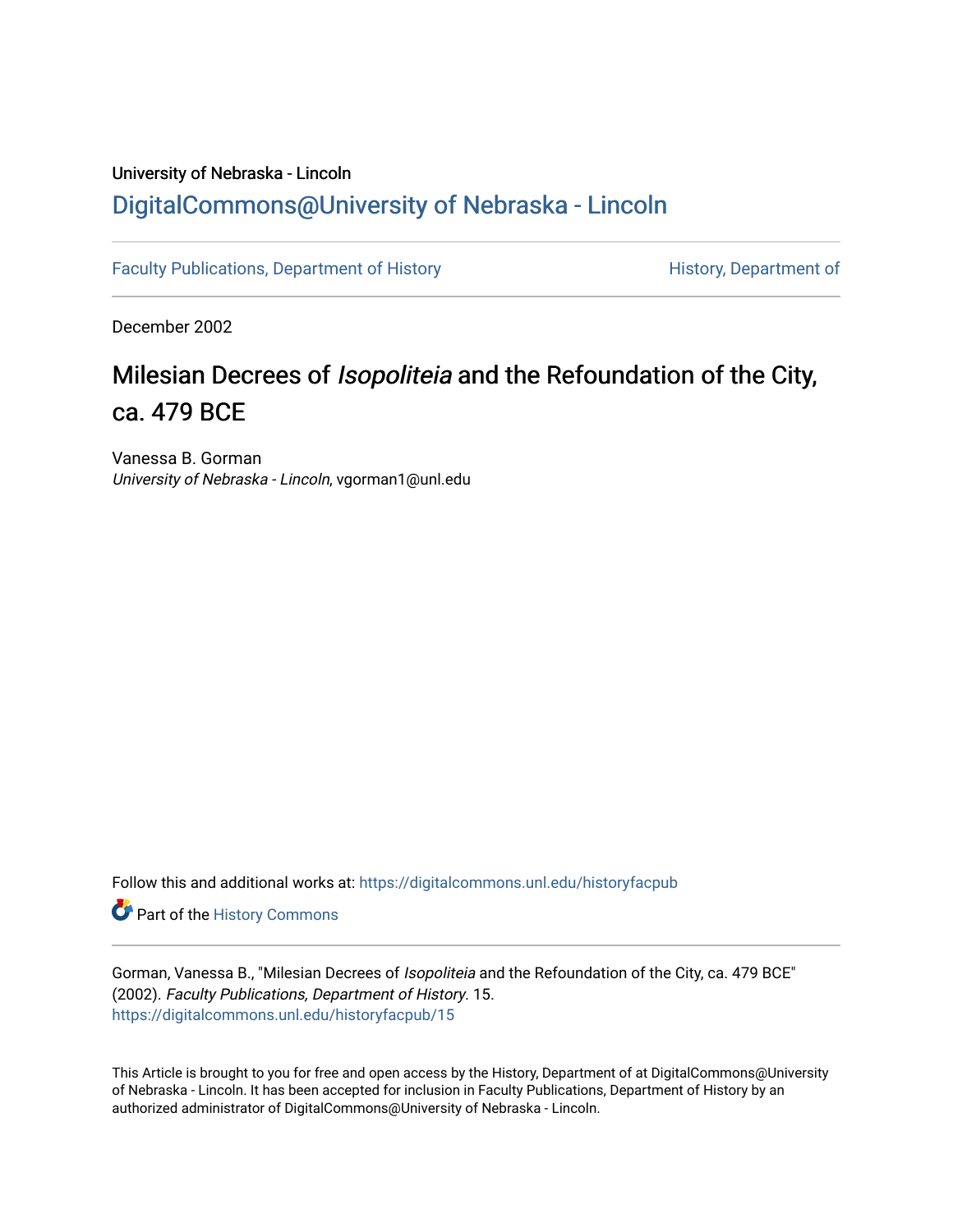Published in *Oikistes: Studies in Constitutions, Colonies, and Military Power*  in the Ancient World. Offered in Honor of A. J. Graham. Edited by Vanessa B. Gorman and Eric Robinson. Brill, Leiden•Boston•Köln, 2002. Pages 181–193.

Copyright © 2002 by Koninklijke Brill NV, Leiden, The Netherlands. Used by permission.

嗓

### Milesian Decrees of *Isopoliteia* and the REFOUNDATION OF THE CITY, CA. 479 BCE

Vanessa B. Gorman*University of Nebraska–Lincoln*

During the course of the Ionian Revolt, when the outcome still lay in the balance, the Persians swore a horrible vengeance upon the disloyal Greeks. They promised to burn the houses and temples of the Greeks in revolt, castrate their sons, abduct their daughters, and give their land away to loyal subjects (Hdt. 6.9.4). Once the Battle of Lade in 494 BCE proved the supremacy of the Persians, their anger abated somewhat. While they did burn most cities, they left the land in possession of the Greeks, and they generally castrated only the handsomest youths and abducted only the prettiest virgins. Miletos, the instigator of the revolt, received their harshest treatment. Herodotos describes it (6.19.2–22.1), beginning with an oracle:

και τότε δή, Μίλητε, κακών έπιμήχανε έργων, πολλοΐσιν δεΐπνόν τε και άγλαα δώρα γενήση, σαί δ' άλοχοι πολλοΐσι πόδας νίψουσι κομήταις, νηού δ' ημετέρου Διδύμοις άλλοισι μελήσει.

(19.3) τότε δή ταύτα τούς Μιλησίους κατελάμβανε, ότε γε άνδρες μέν οί πλεύνες έκτείνοντο υπό των Περσέων έόντων κομητέων, γυναίκες δε και τέκνα έν άνδραπόδων λόγφ έγίνοντο, ίρὸν δὲ τὸ ἐν Διδύμοισι, ὁ νηός τε καί τὸ χρηστήριον, συληθέντα ένεπίμπρατο.... (20) ένθεύτεν οι ζωγρηθέντες των Μιλησίων ήγοντο ές Σούσα. βασιλεύς δέ σφεας Δαρείος κακόν ούδεν άλλο ποιήσας κατοίκισε έπι τη Έρυθρη καλεομένη θαλάσση έν "Αμπη πόλι, παρ' ην Τίγρης ποταμός παραρρέων ές θάλασσαν έξίει. της δε Μιλησίων χώρης αύτοί μέν οί Πέρσαι είχον τὰ περί τὴν πόλιν καὶ τὸ πεδίον, τὰ δὲ ὑπεράκρια έδοσαν Καρσὶ Πηδασεῦσι ἐκτῆσθαι.

 $\ldots$  (22.1) Μίλητος μέν νυν Μιλησίων ήρήμωτο

(19.2) And then, Miletos, contriver of evil deeds, you will be a feast for many and a shining gift, your wives will wash the feet of many long-haired men, and my temple at Didyma will be a concern to others.

(19.3) And thus these things happened to the Milesians: many of the men were killed by the long-haired Persians, and the women and children were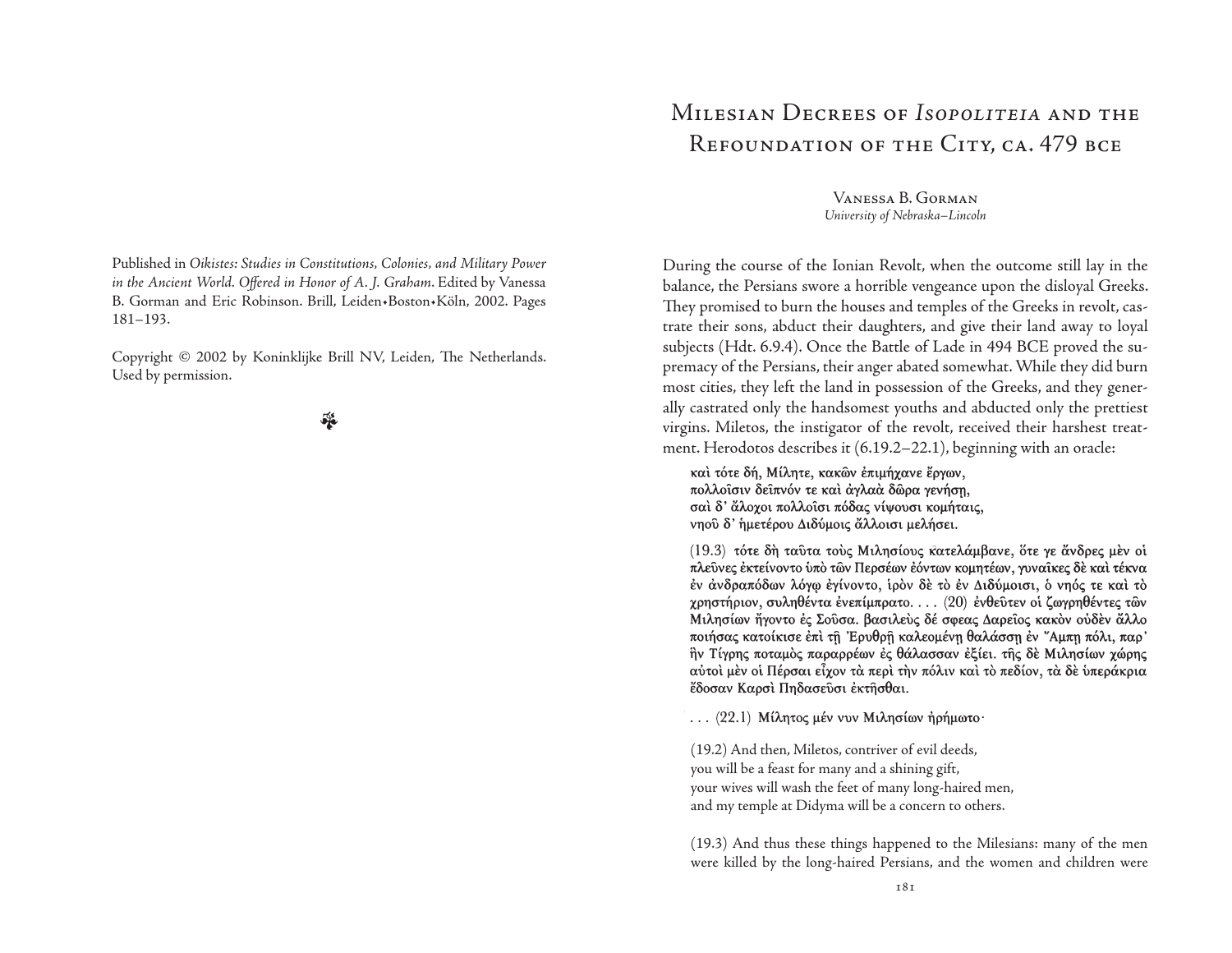made into slaves. The sanctuary at Didyma—both the temple and the Oracle—was plundered and burned  $\ldots$  (20) Then the survivors of the Milesians were taken to Susa. But King Dareios did no further harm to them, but rather he settled them on what is called the Red Sea, in the city of Ampe, near where the Tigris River flows as it empties into the sea. Of the Milesian land, the Persians themselves took possession of the areas around the city and the plain, while they gave the heights to the Karians from Pedasa to have as their own.

 $\ldots$  (22.1) Thus Miletos was emptied of Milesians.

Some fifteen years later, after the Battle of Mykale in 479 BCE, the Milesians rejoined the historical record, appearing regularly in the literature of the fifth century. Many historians make no comment upon this oddity of a city that is wiped out of existence and then reappears and returns to relative prosperity within fifty years. Other scholars, in particular the commentators on Herodotos, note a problem. At 9.99, a contingent of Milesians appears in the Persian army at the Battle of Mykale and wreaks havoc upon the fleeing Persians. The commentators hesitate to reconcile this passage with the story of the destruction. How and Wells state a commonly held view that Miletos never really lost all of its population: 'The expatriation of the Milesians can hardly have been complete, since the Milesians destroy the fugitive Persians after Mycale<sup>'1</sup> In other words, one passage in Herodotos, about the Battle of Mykale, is arbitrarily used to reject another passage, about the depopulation of Miletos.<sup>2</sup> However, upon examination, the archaeological evidence from Miletos confirms the broad outline of Herodotos' report, so that, in the absence of strong arguments for preferring the second passage over the first, both should be accepted and rendered into a plausible historical chronicle. Thus, a better question is not whether Miletos was depopulated, but rather how it was repopulated to such an extent that it returned quickly to its status as one of the richest cities in Ionia. The

 $2$  The argument from silence—that no refoundation is mentioned anywhere—is a weak one, especially since Graham ((1992) 70) notes that Eretria, Kamarina, and Priene were destroyed in one historical account, but appear again as functioning polities soon afterwards, without any reference to a refoundation in any of our extant sources.

answer lies in the Milesian colonies and the special treaties of *isopoliteia* that some of them shared with their mother city.

The sack of Miletos and its subsequent depopulation can be supported on several grounds. The fact of the destruction of the city is an unmistakable conclusion derived from the archaeological record. A layer of ash and debris, several meters deep in places, has been found between the classical and archaic levels throughout the city. For example, it is in evidence at the shrines of Apollo Delphinios (the patron god of Miletos) and Dionysos inside the city and at the Temple of Aphrodite at Zeytintepe, west of the city proper.<sup>3</sup> The classical residential areas on the Theater Hill, the Stadium Hill, and Kalabaktepe (a kind of acropolis just south of the city proper), as well as on the plain near the Hellenistic cross-wall, are all built upon terraces constructed by leveling out the debris layer.4 Finally, the archaic ringwall was destroyed at the end of the sixth century and not rebuilt until late in the fifth.<sup>5</sup> In sum, this destruction layer has been discovered in every part of the city where the excavation extends deeply enough to include the archaic level. Not a single structure is known to have withstood the sack, and the rubble was often terraced to form a level foundation for later constructions. One must conclude that Miletos was burned to the ground.

Whether or not the city continued to be occupied by Milesians during the years between 494 and 479 is a more difficult question. While it is impossible to use physical remains to prove that a city was not inhabited for such a short period, because the lack of evidence can never be conclusive, one may at least note a complete absence of any building or sherd on the city peninsula of Miletos that can be accurately dated to that time. In addition, Herodotos dwells at length on the depopulation itself, describing it in detail and

3 Delphinios and Dionysos: Mellink (1974) 114. Dionysos: Müller-Wiener (1977) 135–7; (1977/78) 95; (1988) 35—6. Aphrodite: Gans (1991); Hölbl (1999).

<sup>4</sup> Theater Hill: Kleiner (1961) 47; Mellink (1984) 454; Müller-Wiener and Weber (1985), 31–4. Stadium Hill: Kleiner (1960) 40; Mellink (1974) 114. Kalabaktepe: Graeve (1986) 38–43; (1987); (1990); Müller-Wiener (1986) 100–4; (1988) 32–5; Mellink (1987); Mitchell (1989/90) 103; Brinkmann (1990); Graeve and Senff (1990); (1991); Heinrich and Senff (1992); Kerschner (1995); Senff (1995); (1997); Senff et al. (1997); Kerschner and Senff (1997). Near the south cross-wall: Milet 1.8, 39–40; Graeve (1975) 38.

5 Esp. Müller-Wiener (1986); Cobet (1997). See also: *Milet* 1.8, 26–38, 116–17; 2.3, 9-11, 51-2, 91ff., 118-20; Kleiner (1961); (1966) 18-21; (1968) 23-32; Stümpel et al. ( 1997); Schneider (1997).

<sup>1</sup> *Ad* 6.20; cf. Macan *ad* 9.99; Tozzi (1978) 205. An older theory is that the inhabitants of Miletos were indeed transplanted and the city was not restored until at least the mid-fifth century (Wilamowitz (1914) 81; Mayer (1932) 1633–5), but it has been disproved by archaeological finds.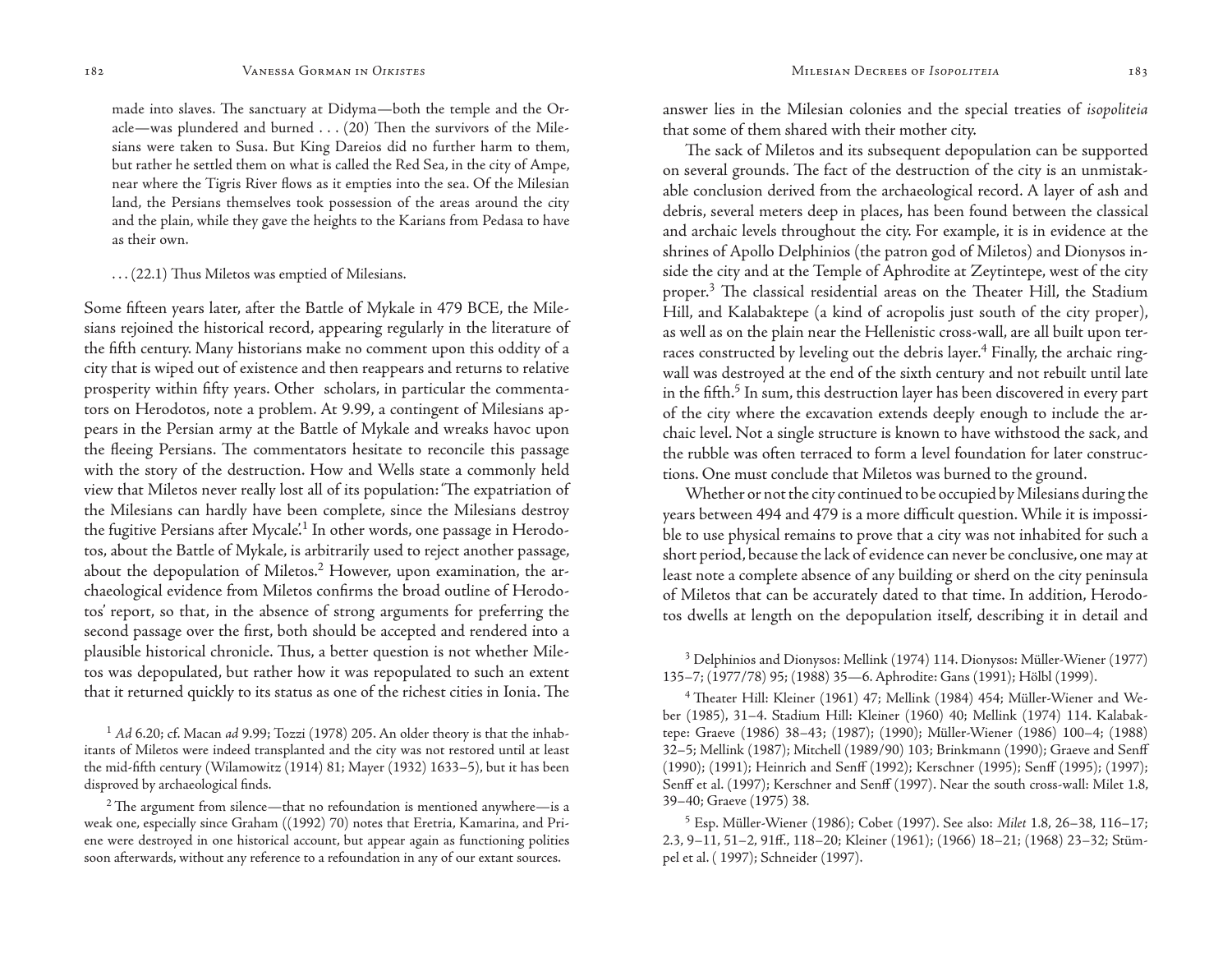strongly emphasizing it both by comparing it to Sybaris, another luxurious city famous for its utter destruction, and by including the story about Phrynichos and his ill-fated play (Hdt. 6.21). To argue that Herodotos is simply wrong here or grossly exaggerating an event from his own lifetime that would have been familiar to his audience is to cast doubt upon the reliability of his entire work. It is especially telling that, in recounting the horror inflicted on the citizenry, he completely omits mention of the physical damage to the edifices of the city, perhaps judging it to be minor in comparison (he does report the burning of nearby Didyma). The story he tells is extreme but entirely plausible when seen in light of the Persian treatment of the other Ionian cities that were held less accountable for the revolt: Miletos was made an example and 'emptied of Milesians'.

Further, shifting the surviving population of Miletos to Ampe is an action entirely consistent with a long-standing Near Eastern policy of resettlement. The King would occasionally cause the population of an entire city to migrate to a distant part of the empire. The purposes for this policy varied, but certainly included the need to resettle a fertile area depopulated by other events, to fortify weak border areas, to resettle people displaced in war, and to break up local power bases and so eliminate potential rivals.<sup>6</sup> Herodotos offers instances when this policy is employed, first to settle the Barkans taken prisoner from Libya in Bactria (4.204) and later to settle the defeated Eretrians at Ardericca in Cissia, near Susa (6.119). He also mentions plans to move the entire Paionian nation from Europe to Asia (5.12– 15) and allegedly to exchange the populations of Phoenicia and Ionia (6.3). Finally, in the listing of Persian tribute districts, Herodotos includes people resettled on islands in the Persian Gulf (3.93.2). Thus, it is perfectly reasonable to accept that, after demolishing the city , the King would have resettled its inhabitants in order to remove potential trouble-makers from the region of Ionia while at the same time dispensing a lesson to the other Persian subjects.<sup>7</sup>

Once we accept Herodotos' account of the depopulation, we must consider the problem of the resettlement. A significant reduction in population

7 Ambaglio (1975) argues that deportations in Herodotos were never done to exterminate the people, but to destroy their political unity and every possibility of rebellion. The deportees were themselves left with relative autonomy and were free to maintain their customs and language.

is to be expected in a city being rebuilt, and Miletos shrunk from a city perhaps as large as 64,000 in the archaic period to, only about 15–20,000 at the most by the late fifth century. $8$  This reduction is reflected among the archaeological finds: they show that the city peninsula was less widely and less densely populated in the fifth century than it had been before the Revolt. Yet as many as 20,000 new settlers cannot be derived from the survivors of the sack and deportation or from the Milesians living abroad. Though never again a major power, constrained first by the Athenian empire and later by the Persians, still the fifth-century city regained much of its former prosperity. This fact is evidenced by the *Athenian Tribute Lists* where, in the first year where the Milesian payment is extant, 450/49, the Milesians are paying 10 talents (ATL 1.342 no. 5.v.18), a figure known to be matched or bettered by only six other allies out of eighty-seven extant entries.9 So where did the new settlers originate? According to the archaeologists, the people returning to Miletos were originally relatively few in number, since they settled first in the highest and safest location, the hill of Kalabaktepe, south of the city proper. New buildings were erected on layers of Persian debris used to terrace the two plateaus with considerable care and at great expense, indicating that the people who did this work probably intended it to be their permanent home. Probably these people straggled back to the site during the interim period after the sack. Before too many years, however, the number of citizens gathered there grew larger than the one hill could house, no matter how thoroughly it was terraced. At this point, they mapped out a new city on the peninsula to the north using the strict orthogonal grid for which Miletos would become famous, but they omitted a city wall. Heavy construction took place in the second quarter of the fifth century, and at about the mid-century mark, once the initial streets and homes were put in place, the settlement on Kalabaktepe was permanently abandoned.<sup>10</sup>

As far as we can tell, the restored city was inhabited by people culturally indistinguishable from the original population. We have direct confirmation

8 Roebuck (1984) 21-3 (archaic figure); Hoepfner and Schwandner (1994) 21 (classical figure). Pounds ((1973) 60; cf. Renfrew (1982) 277) makes a much smaller population calculation for the middle of the fifth century–only 7,500, based on an estimate of 750 people per talent of tribute.

 $9$  If we include figures in lacunae that are filled in from other lists, of the 125 entries only seven pay as much or more than the Milesians.

10 Graeve (1986) 42–3; Kerschner (1995) 218.

<sup>6</sup> Oded (1979); cf. Demand (1990) 34–44.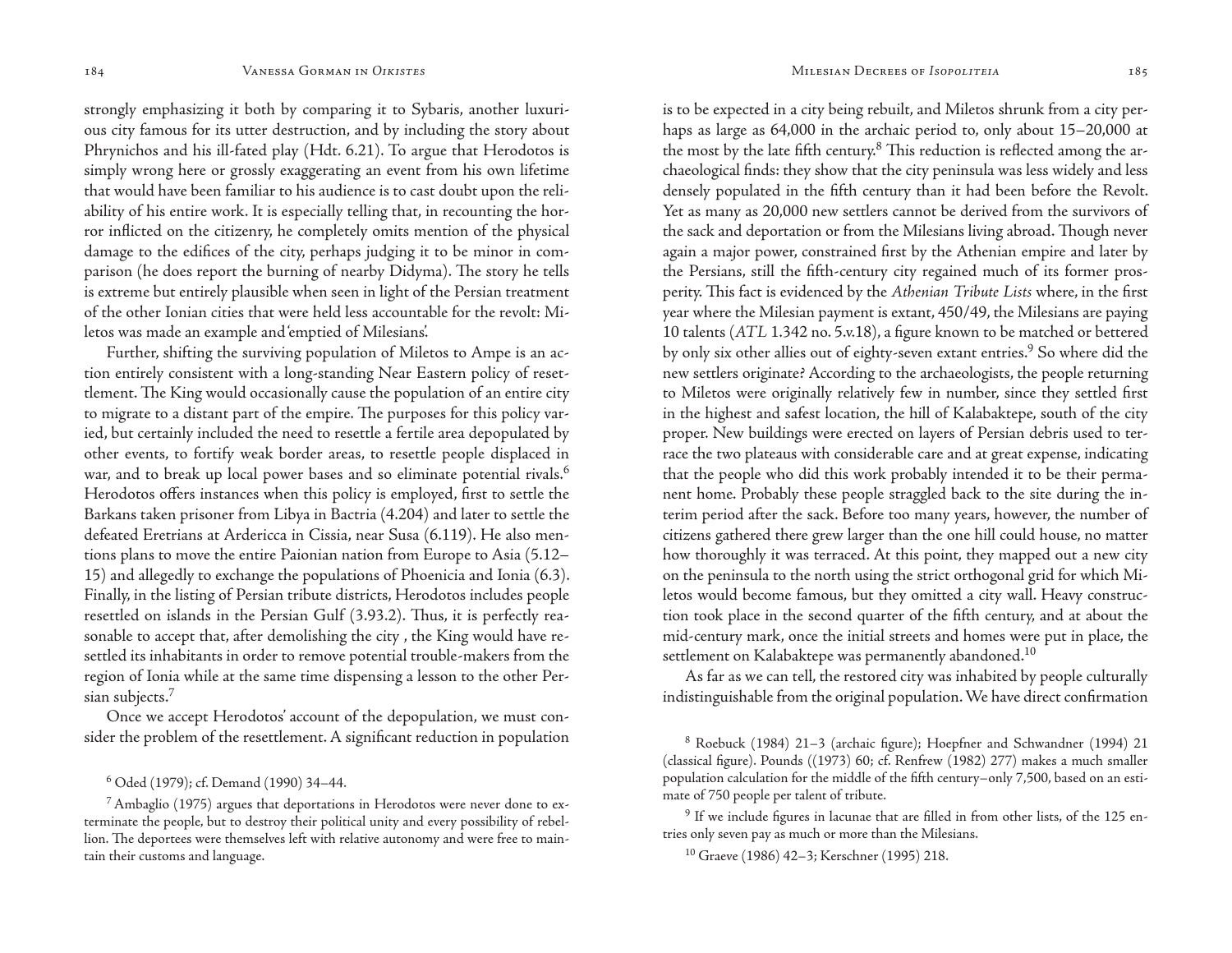in the first half of the fifth century for four of the six archaic Milesian tribes, which is in itself evidence only that the new settlers were Ionian.<sup>11</sup> However, the known archaic cult sites at Miletos universally continue in their function during the fifth century, as does the North Marketplace. In addition, Miletos is the only Greek state known to have eponymous *aisymnetai*, and a list of these officials (*Milet* 1.3 nos. 122-9) extends back to at least 525 BCE (if one does not accept a gap of fifteen years caused by the destruction), and perhaps to about 540 (with a gap).<sup>12</sup> A related inscription, known as the Molpoi Decree (*Milet* 1.3 no. 133), gives instructions for the formal inauguration of the new *aisymnetes* and recounts sacrifices and procedures included in the annual Sacred Procession from the Shrine of Apollo Delphinios, along the Sacred Way, and down to the Temple of Apollo at Didyma. This proclamation is pertinent because it is actually an amalgam of several decrees from different times, the chief sections of which date to before 479/78 and to 450/49 BCE (the whole was reengraved ca. 100 BCE). This inscription guarantees that the procession and the inauguration of the eponym bridge the gap between the archaic and classical city. Therefore, lacking any evidence of a change in institutions, nomenclature, or customs of any sort, we must assume that the new settlers had Milesian cultural roots.

The problem remains that the potential sources for these settlers were few. Certainly some would have come from the Milesian refugees who escaped the Battle of Lade and the destruction of Miletos (Hdt. 6.22.3). Others may have been Milesians who made their way back from Ampe. (Either of these groups could have supplied the small army contingent at the Battle of Mykale.) However, while these refugees may have been the first ones back on the site, and they undoubtedly contributed to the refoundation of the city, it is unlikely that their total number was large enough to explain the magnitude of the restored city. Instead, the likely source for many of the new Milesians must have been the citizens of the many Milesian colonies of the Pontos and Propontis. Miletos was probably most famous in the ancient world as the mother city of numerous colonies in the northeast

<sup>11</sup> Milet 1.3.277–79 no. 133.1–5; Wiegand (1904) 85 = Milet Inv. no. 451. These tribes are confirmed at Ephesos, Samos, and Teos, and four occur in pre-Kleisthenic Athens: Roebuck (1961) 495–507; Ehrhardt (1983) 98–103; Jones (1987) 320–7 passim as well. A government reorganization in the middle of the fifth century included a change in tribes, and so rendered later evidence obsolete: see Gorman (2001) ch. 6.

 $12$  For this office, see Busolt and Swoboda (1920) 1.373-4; Romer (1982).

Aegean and Black Sea. Ancients put the total as high as ninety, while modem estimates run to half of that number.<sup>13</sup> Thus, many colonies would have provided an ample reserve for any number of settlers with the same ancestry and heritage as the original Milesians.

Evidence for this source of citizens may be contained in certain Milesian inscriptions from the fourth century. The first is a treaty with Olbia, an important colony on the north shore of the Black Sea founded in the last half of the seventh century BCE.<sup>14</sup> Occupying a resource-rich area at the mouth of the Borysthenes or Berezan (Dneper) River (Hdt. 4.53.1–3), the Olbians supplemented their agricultural income by acting as intermediaries in the extensive and profitable trade between the Skythians and the Greeks in Ionia and elsewhere.<sup>15</sup> Thus, the colony prospered in the sixth and fifth centuries especially. It had a special relationship with its mother city in the late classical era, as witnessed by the treaty from Miletos, dating before 323 and possibly to 330, and which is discussed thoroughly by Graham.<sup>16</sup> The treaty reads:

τάδε πάτρια Όλβιοπολίταις και Μιλησ[ί-] οις· τὸμ Μιλήσιον ἐν Ὀλβίη(ι) πόλει ώς Όλβιοπολίτην θύειν έπι των αύτωμ βωμῶν καὶ είς τὰ ἱερὰ τὰ αὐτὰ φοιτᾶν τὰ δημόσια κατά τὰ αὐτὰ καὶ Όλβιοπολίτας· είναι δε και άτελείας Μιλησίοις καθάσσα και πρότερον ήσαν· έαν δε θέληι τιμουχιώμ μετέχειν, έπι βουλήν έπίτω καὶ ἀπογραφεὶς μετεχέτω καὶ ἔστω  $10$ έντελής, καθότι καὶ οἱ ἄλλοι πολῖται είσίν· είναι δε και προεδρίαγ και είσκηρύσσεσθαι είς τους άγωνας και έπα-

13 Pliny, *Naturalis Historia* 5.112 (ninety colonies); Seneca, *Ad Helviam* 7 (seventyfi ve colonies). Cf. Strabo 14.1.6; Ps.-Skymnos 734–7; *Milet* 1.7 nos. 233–6, 239, 240. Bilabel (1920) 13-60 (forty-five colonies); Graham (1982) 160-2 (thirty colonies); Ehrhardt (1983) 96 and passim (forty primary and thirty secondary colonies).

5

14 Eusebios (95b Helm) assigns the date 647 to Berezan, and archaeological evidence from both sites dates to this same period. There is great debate as to whether Berezan was a separate colony from Olbia. Ps. Skymnos 804–9 = 809–14 Diller; Mela 2.1.6; Hdt. 4.78.3. Certainly Olbia/Berezan is the most thoroughly excavated Greek city in the Black Sea. Modern reports include: Vinogradov (1981); Vinogradov-Kryzickij (1995); Solovyov (1999).

15 For Skythian art and trade, see Jacobson (1995) 41–5.

16 *Milet* 1.3 no.136 (Tod 2.270–2 no.195); Graham (1983) ch. 6; Ehrhardt (1983) 233–41. The translation given here is from Graham 100, except that the spelling of 'Miletos' has been changed.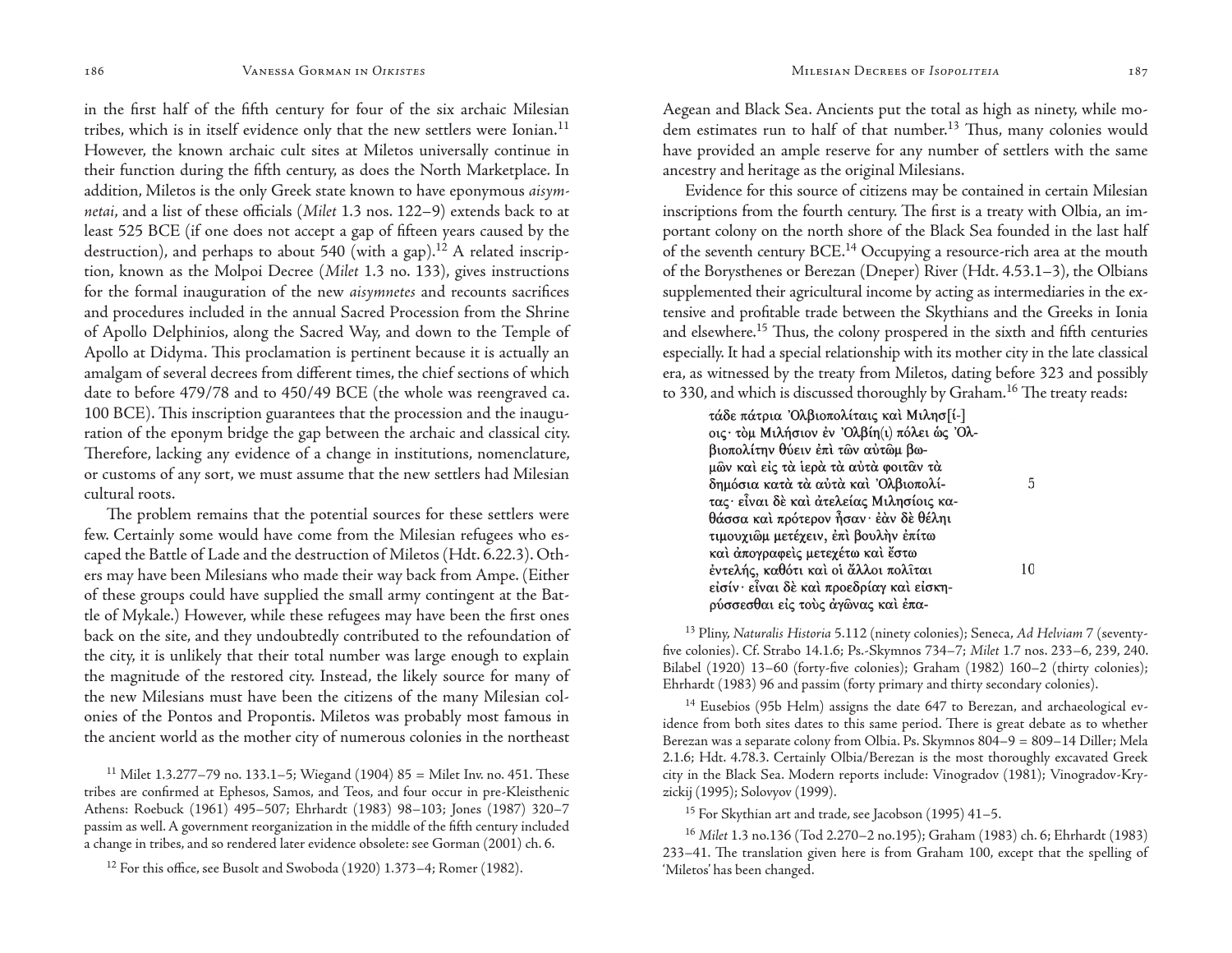ρᾶσθαι ταῖς τριακάσιγ, καθάσσα καὶ έμ Μιλήτωι έπαρῶνται· έὰν δέ τι συμβόλαιον ή(ι) τωι Μιλησίωι έν Όλβίαι, ισχέτω δίκηγ και υπεχέτω έμ πένθ' ημέραις έπι τού δημοτικού δικαστηρίου· είναι δέ (ά)τελείς πάντας Μιλησίους, πλήν όσοι έν άλλη(ι) πόλει πολιτεύονται και άρχείω(μ) μετέχουσιγ και δικαστηρίων, κατά ταύτά δε και Όλβιοπολίτας έμ Μιλήτωι άτελείς είναι, και τα άλλα κατά τον αύτον τρόπον Όλβιοπολίταις έμ Μιλήτωι υπάρχειγ καθότι και Μιλησίοις έν 'Ολβίη(ι) πόλει.

20

15

The following are traditional arrangements for the Olbiopolitans and Milesians. That the Milesian in the city of Olbia sacrifice like an Olbiopolitan on the same altars, and partake (5) in the same public cults under the same conditions as the Olbiopolitans. That the Milesian have exemption from taxation at it was formerly. That, if he wish to become eligible for office, he is to come before the Council and be entered on the rolls and be liable to (10) taxation as other citizens are. That they (i.e. the Milesians) have the right of privileged seats at public gatherings, of being announced at athletic contests and of praying at the festival of the triakades, as they pray at Miletos. And that, if the Milesian have a law suit (15) arising from a legal contract, the case shall be tried within five days at the public court. That all Milesians be exempt from taxation except those who in another city exercise citizenship, (20) hold magistracies and take part in the courts. That, on the same terms, the Olbiopolitan be exempt from taxes, and the other arrangements apply in the same way to the Olbiopolitan in Miletos as to the Milesians in the city of Olbia.

This inscription establishes equal citizenship or *isopoliteia* between the two cities, Miletos and Olbia. Citizens from either city could go to the other and enjoy a privileged status: exemption from taxation, the right to sacrifice in the public cults, special seats at public gatherings, and the right to argue law suits in the public court that was reserved for citizens. Also, any citizen of the one city who wanted to obtain full citizenship—especially eligibility for public office—in the other city need only declare himself liable to taxation. This relationship was very unusual, for, while it was common for mother cities to reserve the right to send later settlers to a colony as full citizens, the colonists' right of return was usually strictly limited (cf. Hdt. 4.156.3).

The second significant point is the abrupt beginning that establishes the fact that this decree is a restatement of 'traditional practices' (τάδε πάτρια).

This relationship must have been in effect in the past and then lapsed for some reason before it was reestablished in this treaty. Thus Graham says, 'It may be assumed that the treaty was necessary because these arrangements had been in abeyance. The most obvious reason for this would be the Persian control of Miletus<sup>'17</sup> Since Miletos was in Persian hands from ca. 540 to 479, and again from 412 to 334, the earlier treaty must have dated either between 479 and 412 or to before 540: Graham thinks most probably the second half of the fifth century, after Miletos had returned to prosperity, or the early sixth century , before the Persian conquest of Ionia.

However, a more likely date for the original treaty of *isopoliteia* is when the city of Miletos was being refounded, probably immediately after the Battle of Mykale. The returning Milesian refugees would have naturally looked to the colonies for additional settlers, and the lure of citizenship in the mother city would have been an effective enticement to bring sufficient numbers of citizens from the colonies—many of them prosperous cities in their own right—back to the ruins of Miletos. A parallel for this action can be found at Teos, which was abandoned to the Persians but then resettled around the second half of the sixth century by settlers from just one colony, Abdera. Afterwards, the two cities may have been very closely linked, sharing not just *isopoliteia*, but *sympoliteia* (one unified government for the two). Furthermore, Graham argues that attempts to refound Sybaris after its destruction ca. 510 were probably undertaken by its colonies, Skidros, Laus, and Posidonia.<sup>18</sup>

If Miletos shared *isopoliteia* with just one colony, this theory would be weak. The case of Teos aside, one single city was not likely to provide the thousands of settlers needed for classical Miletos. However, this relationship of *isopoliteia* existed with Kyzikos as well, a very wealthy city and, according to Eusebios (88b Helm), the earliest colony in the Propontis, dating back to 756 BCE. A treaty between Miletos and Kyzikos (*Milet* 1.3 no. 137) dates to much the same time as the treaty with Olbia, before 323 BCE, and is very fragmentary, breaking off after only 16 lines. After a sudden beginning consisting only of a listing of the people who are swearing the treaty, the remaining extant text reads  $(1l. 11-16)$ :

#### 17 Graham (1983) 105.

18 Graham (1992) esp. 53, 69–70; Demand (1990) 39–43. Graham argues for the colonies as a major source for settlers at Miletos, but does not directly connect the treaties of *isopoliteia* to this incident.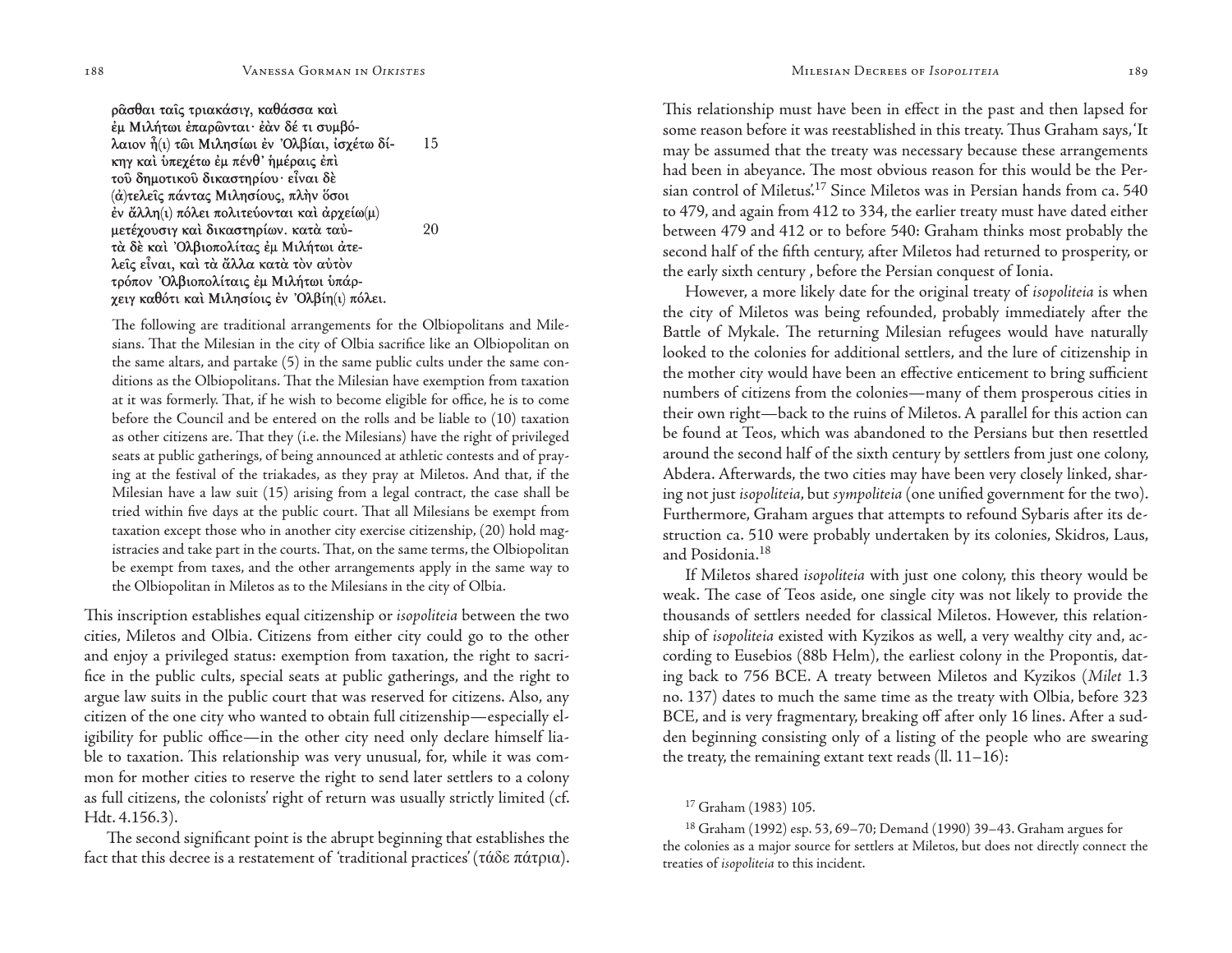... τὰς μὲν πόλεις φίλας εἶναι ές τον άπαντα γρόνον κατά τά πάτρια· είναι δε τον Κυζικηνόν έμ Μιλήτωι Μιλήσιον και τον Μιλήσιον έν Κυζίκωι Κυζικηνόν, καθότ[ι] [καὶ πρότερον ἦσαν -----]

. . . the cities be friends for all time according to the traditional arrangements, and the Kyzikene at Miletos (15) be Milesian and the Milesian at Kyzikos be Kyzikene, just as (it was formerly)<sup>19</sup>

Again there is a bald beginning and a reference to traditional arrangements. These are followed by the clear statement of *isopoliteia*: any citizen of the one city who comes to the other may be a citizen there.

What we know about Milesian *isopoliteia* is dependent upon the chance survival of later inscriptions: we have two treaties that are clearly examples of that relationship. Another inscription containing a treaty with Istros may have included similar provisions, but the text is too broken for certainty.20 One between Miletos and Kios from ca. 228 BCE (*Milet* 1.3 no. 141) also contains some elements of *isopoliteia*, while the fact that Miletos and Amisos issued the same coinage in the third century might also be a sign of such a relationship there.<sup>21</sup> If two or three such inscriptions survive, many more may have been lost. Certainly the original decrees—the ones to which the two inscriptions cited above refer—have not been found. The fact remains that, out of all the Greek mother cities, only Miletos had such a relationship with at least some of its colonies. These treaties of *isopoliteia* may serve as the most important witness to the source of the new population of fifth-century Miletos: any colonist who would return to the mother city would be given full citizenship in exchange for his participation in the rebuilding of Miletos.

In summary, the events described in Hdt. 6.19.2–22.1 are not only <sup>p</sup>lausible, but entirely consistent with the physical and epigraphic evidence from Miletos. Persia sacked the city and killed or relocated the entire population. For the next fifteen years, while Persia still clung to Ionia, some

<sup>19</sup> Graham (1983) 107–8. The restoration is formulaic (cf. line 6 of the Treaty with Olbia).

- $20$  Lambrino (1927–32) 398; restored by Robert (1928) 171–2 as a treaty of *isopoliteia*.
	- 21 Ehrhardt (1983) 235, 238.

settlers may have returned from among those who fled the sack or were absent abroad at the time. They settled cautiously on Kalabaktepe, awaiting events. When the Battle of Mykale and subsequent events pushed the Persian authority out of Ionia, the settlers looked to restore their once-famous city to something of its former size and status. They planned out a new, orthogonal city on the ruins of the old, rebuilt on an ambitious scale, and then peopled the site by enticing colonists to join them as full-citizens in the mother city. Economic prosperity recurred quickly, probably in large part because the Milesians were able to exploit their extensive colonial ties and reestablish former trading patterns with alacrity. Thus, in a remarkably short time, Miletos was able to regain much of its former standing in Ionia.

Dedicated to A. J. Graham, the finest example of a teacher-scholar that I have ever known.

#### *Bibliography*

- Ambaglio, D., 'Il motivo della deportazione in Erodoto', *Storia antica Istituto Lombardo (Rend. Lett.)* 109 (1975), 378–83.
- Bilabel, F., *Die Ionische Kolonisation,* Philologus Suppl. 14.1 (Leipzig, 1920).
- Brinkmann, V., 'Der Westbau (des Kalabaktepe)', *MDAI(I)* 40 (1990), 51–5.
- Busolt, G. and H. Swoboda, *Griechische Staatskunde, Handbuch der Altertumswissenschaft 4*.1.1, 3rd ed., 2 vols. (München, 1920).
- Cobet, J.s, 'Milet 1994–1995. Die Mauern sind die Stadt. Zur Stadtbefestigung des antiken Milet', *AA* 112 (1997), 249–84.
- Demand, N., *Urban Relocation in Archaic and Classical Greece* (Norman, OK, 1990).
- Ehrhardt, N., *Milet und seine Kolonien,* 2 vols. (Frankfurt am Main and New York, 1983).
- Gans, U., 'Die Grabung auf dem Zeytintepe', in 'Milet 1990', ed. V. v. Graeve, *MDAI(I)*  41 (1991), 125–86. Pp. 137–40.
- Gorman, V.B., *Miletos, the Ornament of Ionia: A History of the City to 400 B.C.E.* (Ann Arbor, 2001).
- Graeve, V. v., 'Milet. Vorläufiger Bericht über die Grabung im Südschnitt an der hellenistichen Stadtmauer 1966', *MDAI(I)* 25 (1975), 35–59.
- ——— , '4. Grabung auf dem Kalabaktepe', in 'Milet 1985', ed. W. Müller-Wiener, *MDAI(I)* 36 (1986), 5–57. pp. 37–51.
- ——— , '1. Grabung auf dem Kalabaktepe', in 'Milet 1986', ed. W. Müller-Wiener, *MDAI(I)* 37 (1987), 1–81. pp. 6–33.
- Graeve, V. v., with R. Biering and I. Blum, 'Der Schnitt auf dem Gipfelplateau des Kalabaktepe 1988', *MDAI(I)* 40 (1990), 39–43.